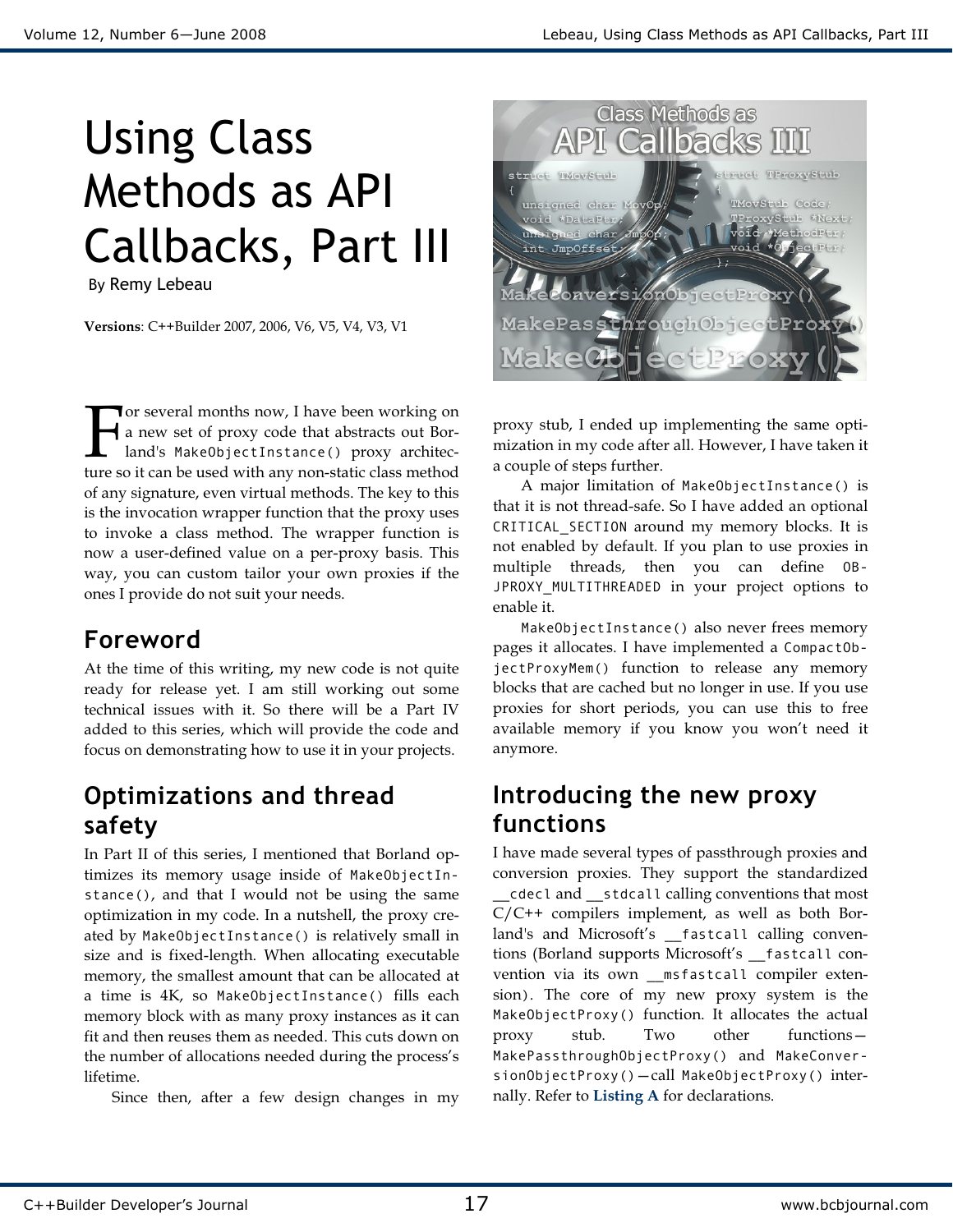## MakeObjectProxy()

As input, MakeObjectProxy() accepts an object pointer, the memory address of the class method's implementation code, the memory address of the wrapper function that will invoke the class method, and the CPU register used to pass the proxy's data to the wrapper function. Most of my proxies use the ECX register to pass proxy data to the invocation wrapper function, just like Borland's MakeObjectInstance() proxy does. However, some proxies need to use ECX for other purposes, so the CPU register is user-defined for flexibility. This is especially useful if you want to implement your own custom proxies.

## MakePassthroughObjectProxy()

MakePassthroughObjectProxy() creates a passthrough proxy. This type of proxy is used when the source and destination signature types exactly match each other, other than the omission of the hidden this parameter from the source signature type.

 A pass-through proxy is very flexible because it preserves the caller's parameters on the call stack and registers, allowing the class method to use them as-is. This is especially important for cdecl functions that use variable argument lists, and \_\_fastcall functions that use stack-based parameters. No special logic has to be implemented to handle parameters. The only modification performed is to inject the target object's this pointer into the class method invocation.

## MakeConversionObjectProxy()

MakeConversionObjectProxy() creates a conversion proxy. This type of proxy is used when the source and destination signature types differ only in calling conventions, but otherwise match each other in parameters and return types. Extra work is needed to manipulate the call stack and registers of the source type to operate within the semantics of the destination type. I have provided conversion proxies that handle conversions between the four supported calling conventions.

## MakeWndMethodObjectProxy()

For custom proxies, you need to call MakeObject-Proxy() directly, passing your own wrapper functions to it. The VCL's MakeObjectInstance() function is a good example of such a proxy. Not only does it convert from \_\_stdcall to Borland's \_\_fastcall,

#### Listing A: Proxy creation functions

```
enum OBJPROXY_CONVENTION 
{ 
   OBJPROXY_CDECL, 
   OBJPROXY_STDCALL, 
   #if defined( 
    OBJPROXY_SUPPORTS_BORLAND_FASTCALL)
  OBJPROXY_BORLAND_FASTCALL_0,
  OBJPROXY_BORLAND_FASTCALL_1,
   OBJPROXY_BORLAND_FASTCALL_2, 
   #endif 
   #if defined( 
    OBJPROXY_SUPPORTS_MICROSOFT_FASTCALL)
   OBJPROXY_MICROSOFT_FASTCALL_0, 
   OBJPROXY_MICROSOFT_FASTCALL_1, 
   OBJPROXY_MICROSOFT_FASTCALL_2, 
   #endif 
   OBJPROXY_MAX_CONVENTIONS 
}; 
enum OBJPROXY_CPUREGISTER 
{ 
   OBJPROXY_EAX, 
   OBJPROXY_EBX, 
   OBJPROXY_ECX, 
   OBJPROXY_EDX, 
   OBJPROXY_MAX_REGISTERS 
}; 
void* MakeObjectProxy(void *Object,
   void *Method, void *ProxyCode, 
   OBJPROXY_CPUREG CPURegister = 
     OBJPROXY_ECX); 
void FreeObjectProxy(void *Proxy);
void CompactObjectProxyMem(void);
void* MakePassthroughObjectProxy( 
   void *Object, void *Method, 
   OBJPROXY_CONVENTION Convention); 
void* MakeConversionObjectProxy( 
   void *Object, void *Method, 
   OBJPROXY_CONVENTION SrcConvention, 
   OBJPROXY_CONVENTION DestConvention);
```
but it also manipulates the call stack to accept four input parameters from the OS and put them into a single TMessage structure that is then passed to any class method that matches Borland's TWndMethod signature. I have included a MakeWndMethodObject-Proxy() function as a direct replacement to the MakeObjectInstance() function to demonstrate this concept within my proxy system.

### Template helpers

You may notice that my functions are expecting pointer-to-class-method addresses to be passed as void\* pointers. C++ does not allow a pointer-to-classmethod to be converted to a void\* (the compiler will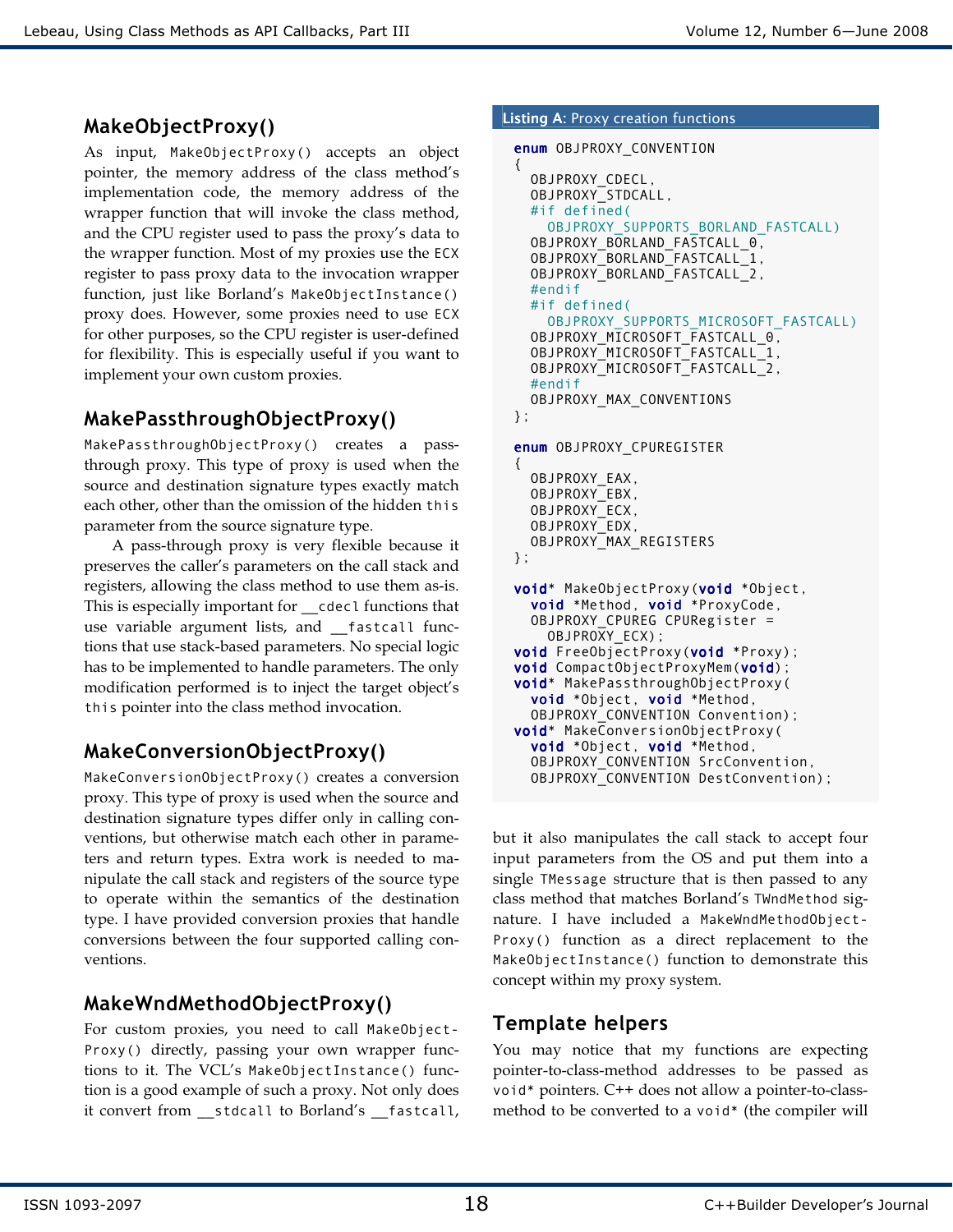report errors if you try), so I have provided extra wrappers around the functions using C++ templates to help get around this issue.

## Looking at the new proxies

I have implemented many ready-to-use wrapper functions for invoking class methods. Refer to Table 1 for the supported combinations.

Altogether, there are approximately twodozen proxies implemented. There are too many details to explain exactly how each individual one is implemented. The source code I will provide in the next part of this series will be fully commented, and will include examples of how to use them in your own code.

#### The new proxy stub

The new proxy stub I have implemented differs from the proxy stub that the MakeObjectInstance() function uses. The following code shows the new proxy stub in C++ terms:

```
#pragma pack(push, 1) 
struct TMovStub 
{ 
  unsigned char MovOp; 
  void *DataPtr; 
  unsigned char JmpOp; 
  int JmpOffset; 
}; 
struct TProxyStub 
{ 
   TMovStub Code; 
   TProxyStub *Next; 
  void *MethodPtr; 
  void *ObjectPtr; 
}; 
#pragma pack(pop)
```
If you recall from Part II of this article series, Borland's proxy stub uses the x86 Assembly CALL, POP ECX, and JMP instructions to assign the target method pointer to the ECX register before jumping into a proxy wrapper function.

 As you can see from this code, I use a single MOV E?X instruction instead of Borland's CALL/POP pair (where "?" can be A, B, C, or D, depending on the value of the CPURegister parameter of MakeObject- $Proxy()$ ). The effect is the same—upon entering a wrapper function, the E?X register points to the stub's MethodPtr member, just like Borland's proxy does—

|  |  | Table 1: Prewritten proxy wrappers. |  |  |
|--|--|-------------------------------------|--|--|
|--|--|-------------------------------------|--|--|

| . .<br>Passthrough proxies | Conversion proxies     |  |
|----------------------------|------------------------|--|
| cdecl to cdecl             | cdecl to stdcall       |  |
| stdcall to stdcall         | cdecl to fastcall      |  |
| fastcall to fastcall       | cdecl to msfastcall    |  |
| msfastcall to msfastcall   | stdcall to cdecl       |  |
|                            | stdcall to fastcall    |  |
|                            | stdcall to msfastcall  |  |
|                            | fastcall to cdecl      |  |
|                            | fastcall to stdcall    |  |
|                            | fastcall to msfastcall |  |
|                            | msfastcall to cdecl    |  |
|                            | msfastcall to stdcall  |  |
|                            | msfastcall to fastcall |  |

but the logic is more direct, requires fewer instruction bytes, and does not involve pushing/popping any values to/from the stack. I have also restructured the proxy stub to place all data members at the end of the stub, rather than in the middle as Borland does.

#### A note about \_\_cdecl proxies

The stdcall and fastcall calling conventions both require the called method to pop parameters from the stack when exiting. However, the cdecl calling convention requires the caller to do the popping instead. This causes a small problem for my \_\_cdecl conversion proxies. The caller's return address cannot remain on the stack while the proxy calls the class method, otherwise any parameter(s) passed in will be at the wrong offset(s). However, the return address, and sometimes the CPU's ESP register, must be remembered so the proxy knows where to return to when it is finished with its work, and to account for differences in how different calling conventions manage the stack. At the time of this writing, these values are stored in a temporary per-thread memory block that is allocated and de-allocated for each proxy call. So these proxies have slightly higher runtime overhead. In the future, I may re-write the code to reduce that overhead by caching the memory blocks.

 By using temporary memory blocks, this presents another problem. Since a new memory block is being allocated, it has to be freed after the called method exits. However, the stack is not available for storing extra data, so normal \_\_try/\_\_finally semantics cannot be used to ensure cleanup is always performed. So please make sure that any class methods you implement for use with effected proxy types do not throw exceptions back into the proxy code! Otherwise, memory will be leaked, and stack corruption